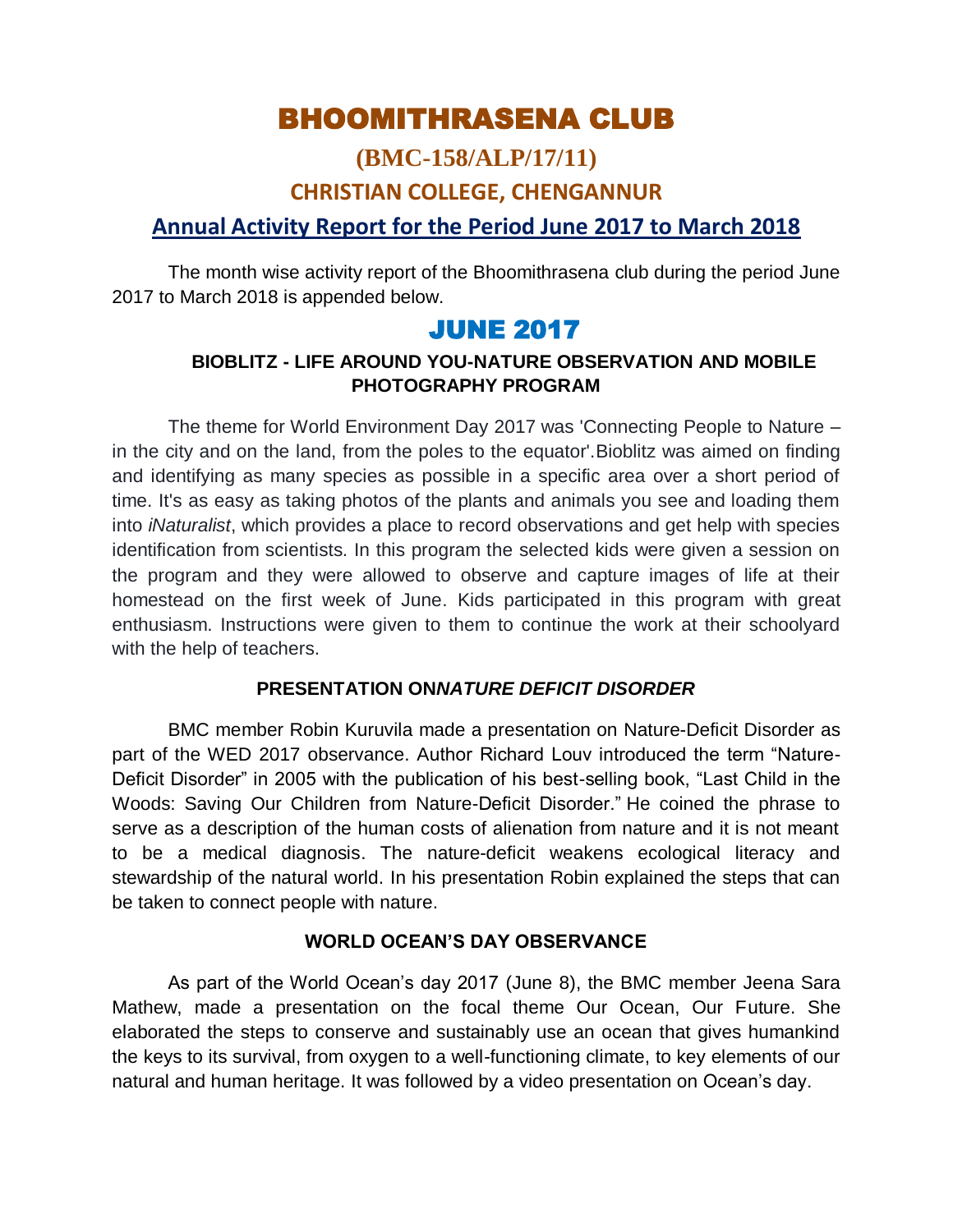#### **OBSERVANCE OF STATE SNAKE BIRD DAY**

 BMC member Sherin Varghese took a class on snake birds and the threat faced by this bird in connection with state snake bird day observance. As part of a campaign to protect the endangered species – Snake Bird, the Kerala Govt. has been observing June 22 as State Snake Bird Day. Also known as Oriental Darter, it usually nests atop tall trees near wetlands and is largely found in Alappuzha, Kottayam, Idukki, Wayanad and Thiruvananthapuram districts, she said in her presentation.

#### **VARATTAR REJUVENATION PROGRAM**

The Varattar Rejuvenation Programme titled PUNARNAVA held on June 23, 2017 witnessed the vibrant participation of the students of various eco clubs like Bhoomithrasena, alumni, NSS and teaching & non-teaching staff of the college. Honorable Minister for Water Resources, Sri. Mathew T. Thomas inaugurated the program. The inspirational words of the Minister, M.L.A. Sri. K.K. Ramachandran Nair and Director& Actor Sri. M.B. Padmakumar fuelled the enthusiasm of our team. Around 500 students actively participated in the day long program. An introduction regarding the program was made by Sri. Hareesh, Coordinator, VARATTE AAR people"s action group. Later students were divided into five groups. Two groups concentrated on clearing the thickets at the AdiPamba area. Another group with the help of local people, removed the encroachments on Varattar. The last group helped the workers to remove the bamboos that are arching into the river.

### JULY 2017

#### **WORLD SNAKE DAY OBSERVANCE**

In connection with the World Snake Day (July 16), BMC members arranged a program on July 17, 2017. AthiraBalan made an introductory speech on the ecosystem value of snakes and the major threats faced by these animals. Later, Anju C. presented the details of first aid to be given during snakebite. She made the presentation with the help of the resources published by India Snake Bite Initiative. It was an opportunity to celebrate snakes and raise awareness about their conservation, so that students can speak out for snakes among the public.

## AUGUST 2017

#### **WORLD ELEPHANT DAY OBSERVANCE**

The World Elephant Day (Aug- 12) observance programmes arranged by BMC members was held on  $11<sup>th</sup>$  Aug, 2017. Linju Mathew made a power point presentation on the threat faced by elephants all over the world. A slide show titled "Elephantine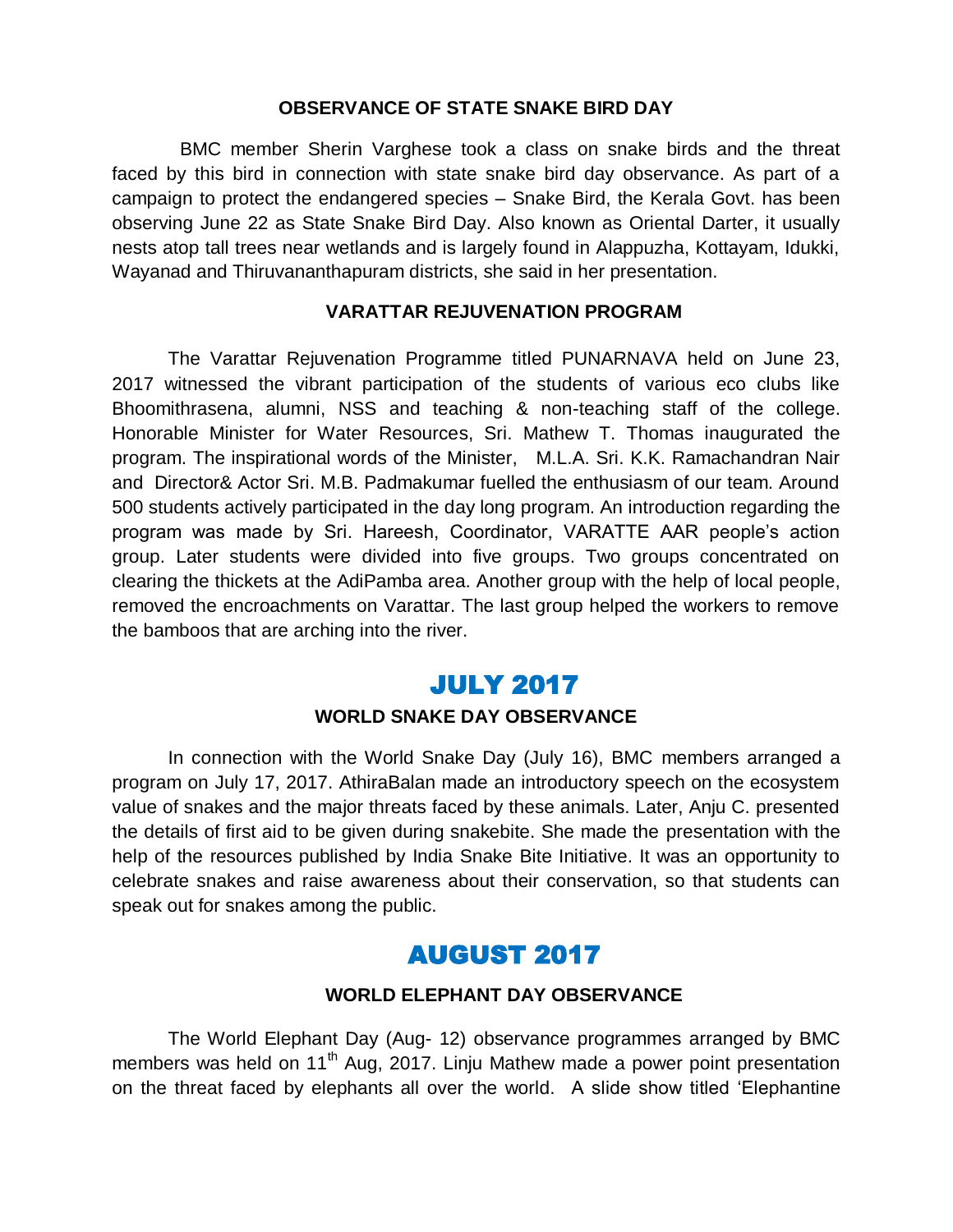Visuals" was arranged in which the images captured by world famous wild life photographers were displayed. It was followed by the screening of a documentary titled GODS IN SHACKLES by Indian born Canadian Eco-Journalist –SangitaIyer. A caption contest was also arranged for the students in this connection. The winners of the caption contest were awarded with books on elephants.

#### **QUILLING WORK BY BMC MEMBERS**

As part of our fund raising program, the trained students of BMC were given the assignment to prepare quilling cards which can be used to welcome the dignitaries in all the functions held at the college. Quilling or paper filigree is an art form that involves the use of strips of paper that are rolled, shaped, and glued together to create decorative designs. Birthday cards and festival wishes cards with a message of nature conservation in it were a huge success and we could collect Rs.3640/- through the sale of these cards.

# SEPTEMBER 2017

#### **OBSERVANCE OF INTERNATIONAL VULTURE AWARENESS DAY**

International Vulture Awareness Day is celebrated each year on the first Saturday in September to highlight the ecological importance of vultures. In this connection BMC organized a program on Sept. 14 and AnanduSurendran made a presentation on Vultures of India and the challenges faced by them with special emphasis on the Diclofenac issue.

#### **OBSERVANCE OF INTERNATIONAL DAY FOR THE PRESERVATION OF OZONE LAYER**

Bhoomithrasena club organized the Ozone Day program on 18-09-2017 at the seminar hall. The theme for the celebration was *"Caring for all life under the Sun"*. Chief guest of the day, Sri. O.S. Unnikrishnan, poet, environmentalist and former student of the college made an invited talk on the topic Preservation of Ozone layer through Green Living.

*Umbrella Parade (KudaNadatham):***A** student's awareness campaign on preservation of Ozone Layer through an umbrella parade was organized with the support and participation of the student community. Around 150 students actively participated in the event. Before the umbrella parade, Sri. O.S. Unnikrishnan recited a PrakrithiGeetham which reminded the students to do their best to conserve mother Earth.

*Presentation on Montreal Protocol and Human Health:* The successful implementation of the Montreal Protocol sends out the powerful message that the world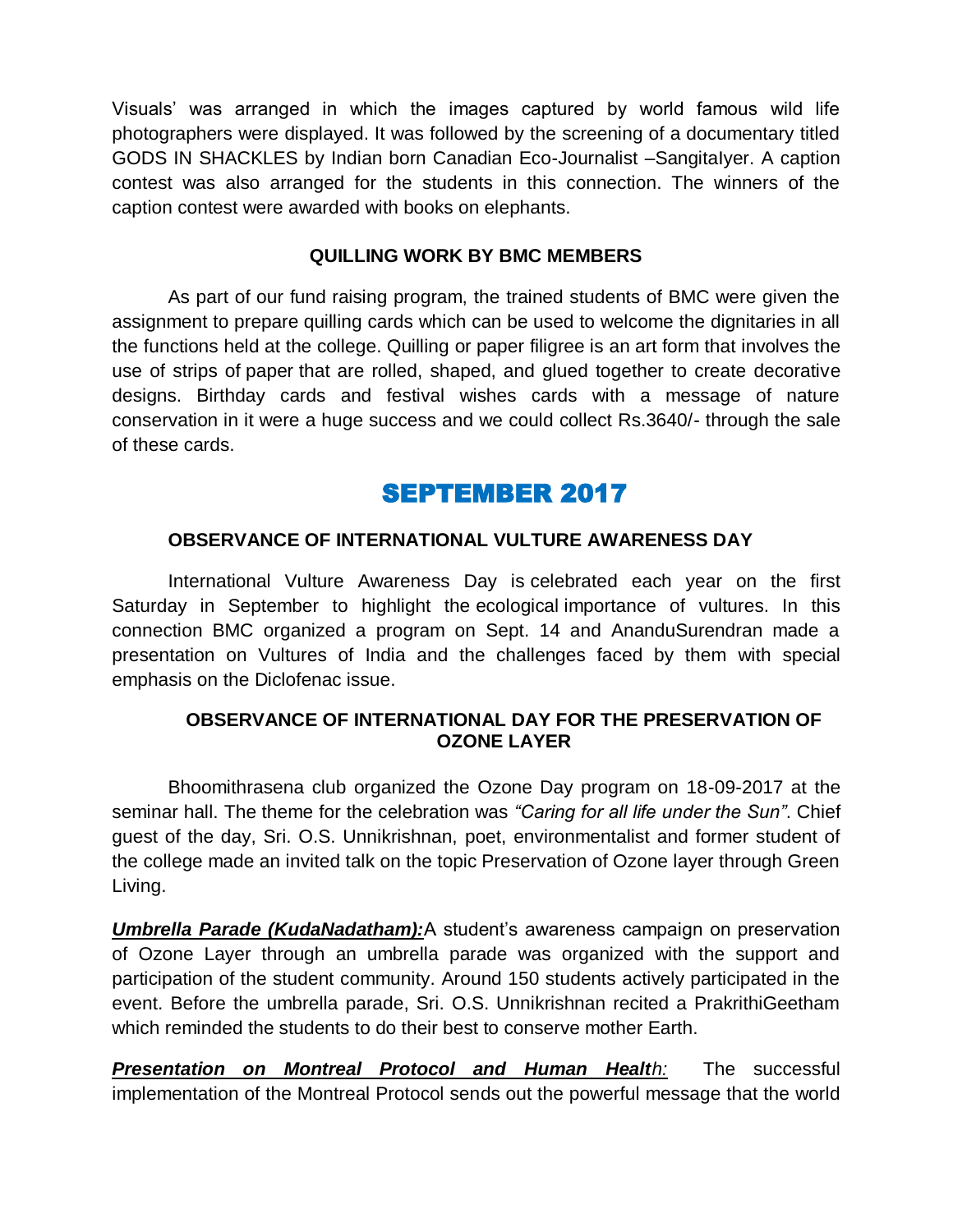can come together to avert a common threat to humanity. Since its adoption in 1987, the treaty to phase out the substances that deplete the stratospheric ozone layer has resulted in significant benefits to human health worldwide. This has been achieved primarily by the prevention of large increases in ultraviolet (UV) radiation in most inhabited parts of the globe. The scale of the damage to health had we failed to protect the ozone layer is clear. The health and well-being of hundreds of millions of people, many yet to be born, have been protected by the concerted action of the Parties since 1987. Ms. ChinnuViswanathan, former member of BMC made a detailed presentation on all these aspects with special emphasis on human health.

#### **NATURE EDUCATION CAMP AT CHIMMONY WILDLIFE SANCTUARY**

A Nature education Camp was organised for the Bhoomithrasena Club members from  $18<sup>th</sup>$  to  $20<sup>th</sup>$  Sept. 2017 at Chimmony Wildlife Sanctuary. Thirty eight students participated in the three day camp. Forester in Charge of the camp Sri.Baiju inaugurated the camp and the students got an opportunity to visit the Chimmony Dam area on the first day. On the second day, there was a 10 km trekking through the forest. The guards who accompanied us explained the details of the trees and animals spotted during the trekking program. In the afternoon we visited the forest interpretation center. On the next day we visited the medicinal plant garden and interacted with the Range Forest Officer Sri. Aneesh. We started our return journey to Chengannur after lunch.

# OCTOBER 2017

#### **NATIONAL WILDLIFE WEEK OBSERVANCE**

The inauguration of the wall painting created with the help of the students of BMC and biodiversity club was done by the Principal Dr. Achamma Alex on Oct. 6. The paintings mainly focused on Wildlife Conservation. Messages conveying the importance of green living were also prepared on the walls. Later, all the participants took the wildlife conservation pledge in connection with National Wildlife Week Observance.

#### **NATURE EDUCATION CAMP AT THATTEKKAD**

A Nature education Camp was organised for the Bhoomithrasena Club members on the second week of Oct. 2017 at Thattekkad Bird Sanctuary. Forty one students participated in the three day camp. Deputy range Officer Sri. Rajendran inaugurated the camp and later Sri. Iype gave a detailed introduction of the sanctuary. On the second day, there was a trekking program through the forest. We were fortunate to spot the flagship species of the sanctuary namely Ceylon Frogmouth. The students could spot 79 species of birds during the trekking program. An eco-meditation program was also arranged during the trekking. In the afternoon we visited the forest interpretation center. Renowned ornithologist Dr. Sugathan took a session on Conservation of Birds. On the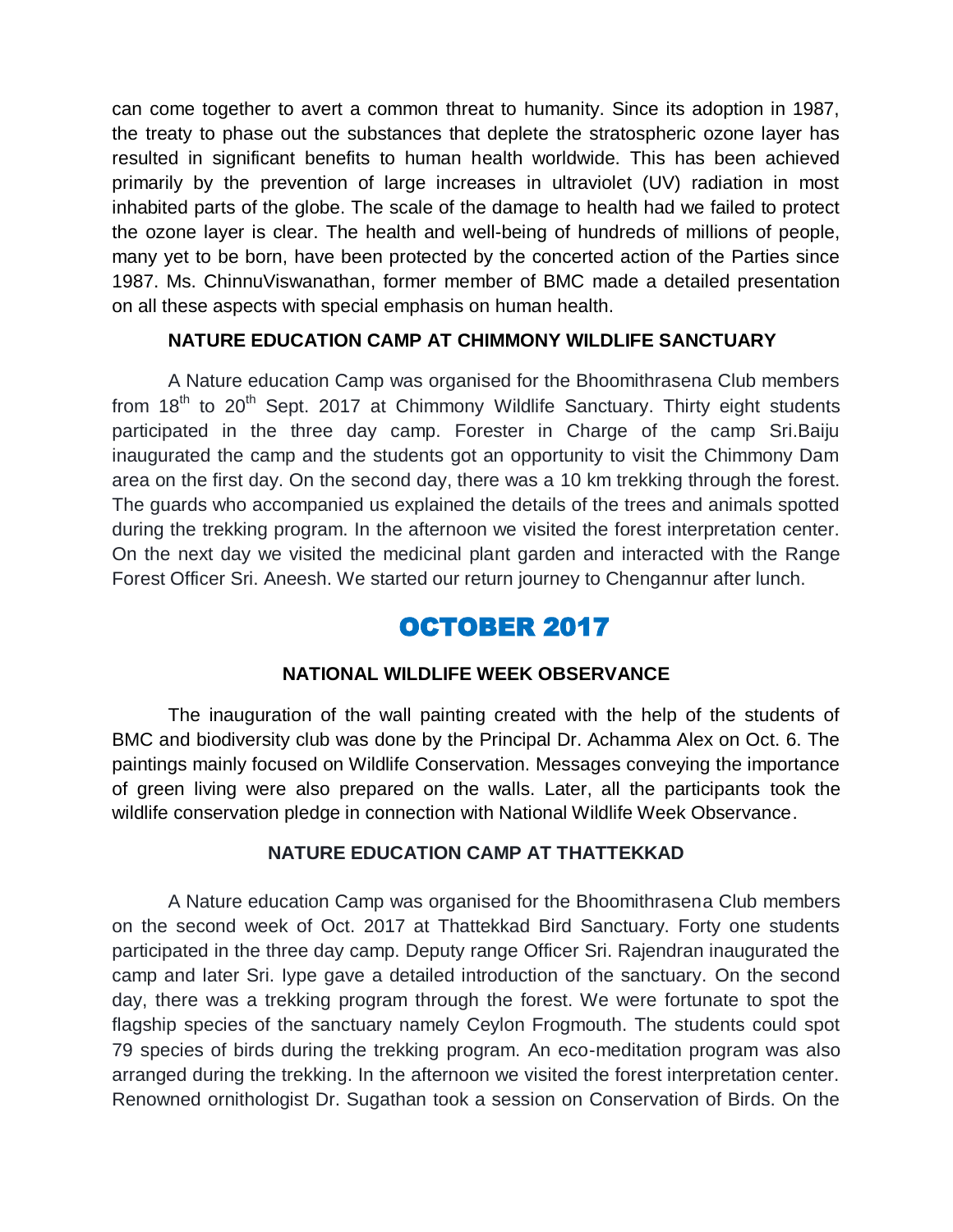next day we visited the butterfly garden, medicinal plant garden and aquarium maintained at the sanctuary. After breakfast there was a nature quiz competition. We started our return journey to Chengannur after lunch.

# NOVEMBER 2017

#### **NATIONAL BIRD WATCHING DAY OBSERVANCE**

In connection with National Bird Watching Day (Nov.12), a documentary titled ThoovalkuppayakkarudeVismayalokam was screened for the BMC members on Nov. 13, 2017. ThoovalVismayam-a quiz competition on Birds and its Conservation was arranged for the students. Later, there was a Power point Presentation on 100 common birds of Kerala. Some books on birds and bird watching were introduced to the students towards the end of the program.

#### **GREEN CHRISTMAS CARD**

The BMC members designed and prepared a *Green Christmas* card depicting the tips that can be adopted by the students and their family members for the celebration of an ecofriendly Christmas. It was released by Prof. Lalu Varghese, Principal, MMAR School, Chengannur during the inauguration of their Eco Club. The copies of the same were handed over to different churches in Alappuzha and Pathanamthitta Districts to promote the concept.

## DECEMBER 2017

#### **NATIONAL POLLUTION PREVENTION DAY**

As part of National Pollution Prevention Day (Dec.3), 14 members of BMC took the active initiative to collect the plastic waste seen scattered all over the campus on Dec.4 Monday. After the two and a half hours work, they put separate bins to collect the plastic waste at the campus. The plastic wastecollected, was handed over to the solid waste collectors of the Municipality.

#### **WORLD SOIL DAY OBSERVANCE**

In connection with World Soil Day Observance, the BMC members organized a half an hour program on Dec. 5, 2017. Aparna Anil made a presentation on the focal theme of this year"s soil day observance- *Caring for the planet starts from the ground*. The ecological significance of soil with regard to the sustenance of life on Earth was discussed in the presentation.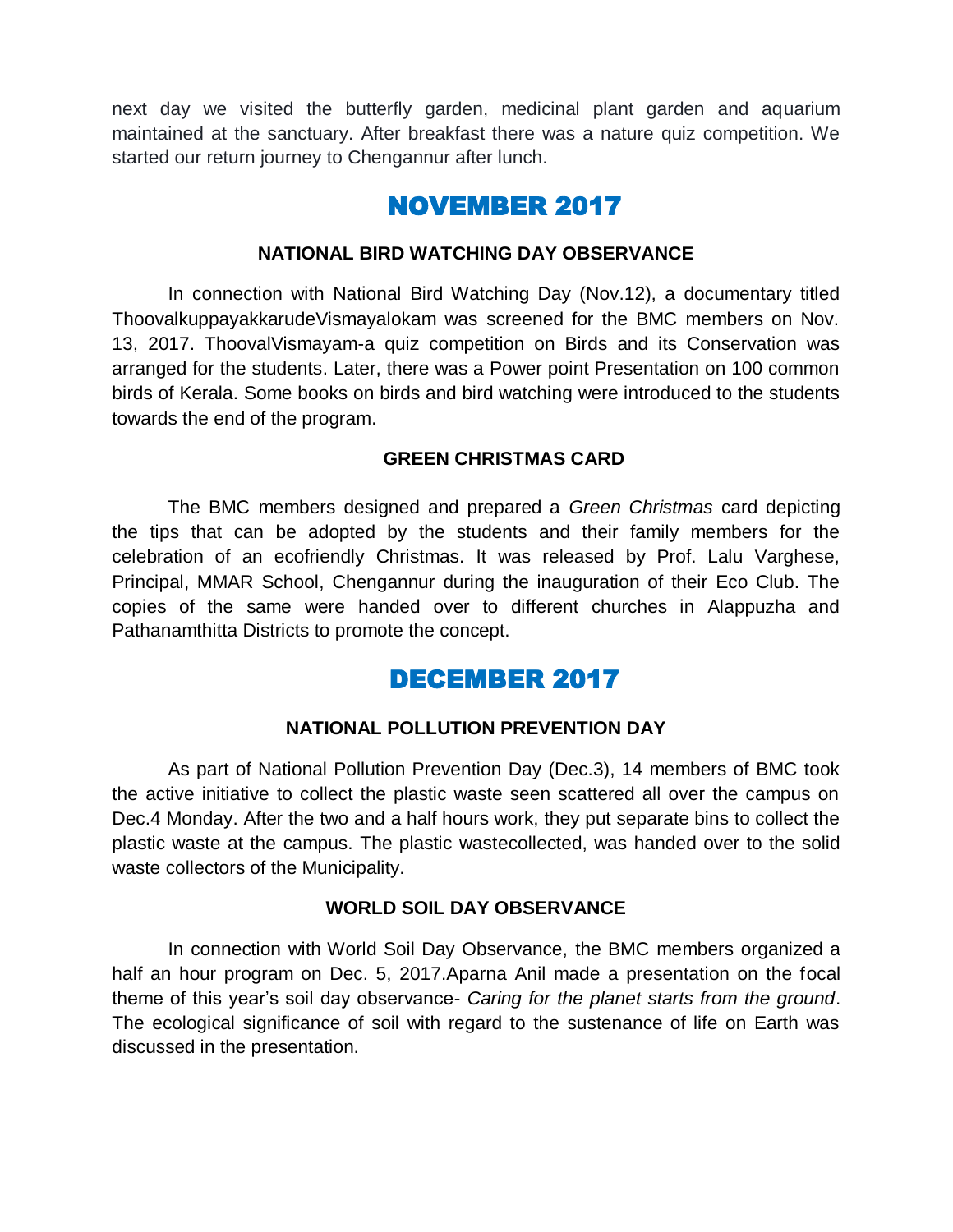#### **IMPLEMENTATION OF RAINWATER HARVESTING PROGRAM**

The water shortage experienced at the college during 2017 summer season, made the Bhoomithrasena Club to think of a solution for this and our committed effort culminated in finding a good resource person who himself tackled the water shortage in his house at Kozhokode through a novel Rainwater harvesting method. The Faculty in Charge Dr. Abhilash R. and another teacher from the college visited the house of Dr. Balakrishnan Nair, Retired Pathologist, Medical College, Kozhikode. He explained the detailed working of The Rooftop Multiple Fibre Tank method of rainwater harvesting. The same was implemented at Christian College with some slight modification and it was proved to be a very effective method. The college didn't face any sort of water problem during the summer period in 2018. Periodic cleaning of the basin filter and channels ensured good supply of pure water. In this year, the BMC is planning to promote this method of rainwater harvesting among the public.

## JANUARY 2018

#### **TALK ON TURTLE CONSERVATION**

A talk on turtle conservation by Sri.SajiJayamohan, Secretary, Green Roots Nature Conservation Forum was arranged on 02<sup>nd</sup> January, 2018 at the audio visual room of the college. Sri Saji explained the threat faced by these reptiles all over the world. Later, he gave a detailed account on the steps undertaken by their organization in the field of turtle conservation. Students clarified their doubt in the afternoon. The Certificate of Appreciation prepared by the club was handed over to Sri. Saji by Dr. Johnson Baby.

#### **NATIONAL OIL AND GAS CONSERVATION WEEK OBSERVANCE**

In order to generate awareness among the masses about the urgency of conserving petroleum products, the celebration of oil conservation week with the participation of PCRA and the entire oil industry under the guidance of the Ministry of Petroleum & Natural Gas was started in year 1991.In this connection, the Bhoomithrasena club organized a presentation in which Archana K. of II M.Sc. took a session on the judicious use of these finite resources. Later, students took the fuel conservation pledge. The FIC Dr. Abhilash R. took the online fuel conservation pledge on 2017 Jan. 8 and also received the certificate from the Petroleum ministry.

## FEBRUARY 2018

#### **WORLD WETLANDS DAY OBSERVANCE**

**Quiz Competition on Wetlands And Biodiversity Conservation-** Seven teams from various departments of the college participated in the quiz programme on Wetlands and Biodiversity Conservation. Four rounds of direct questions followed by one visual round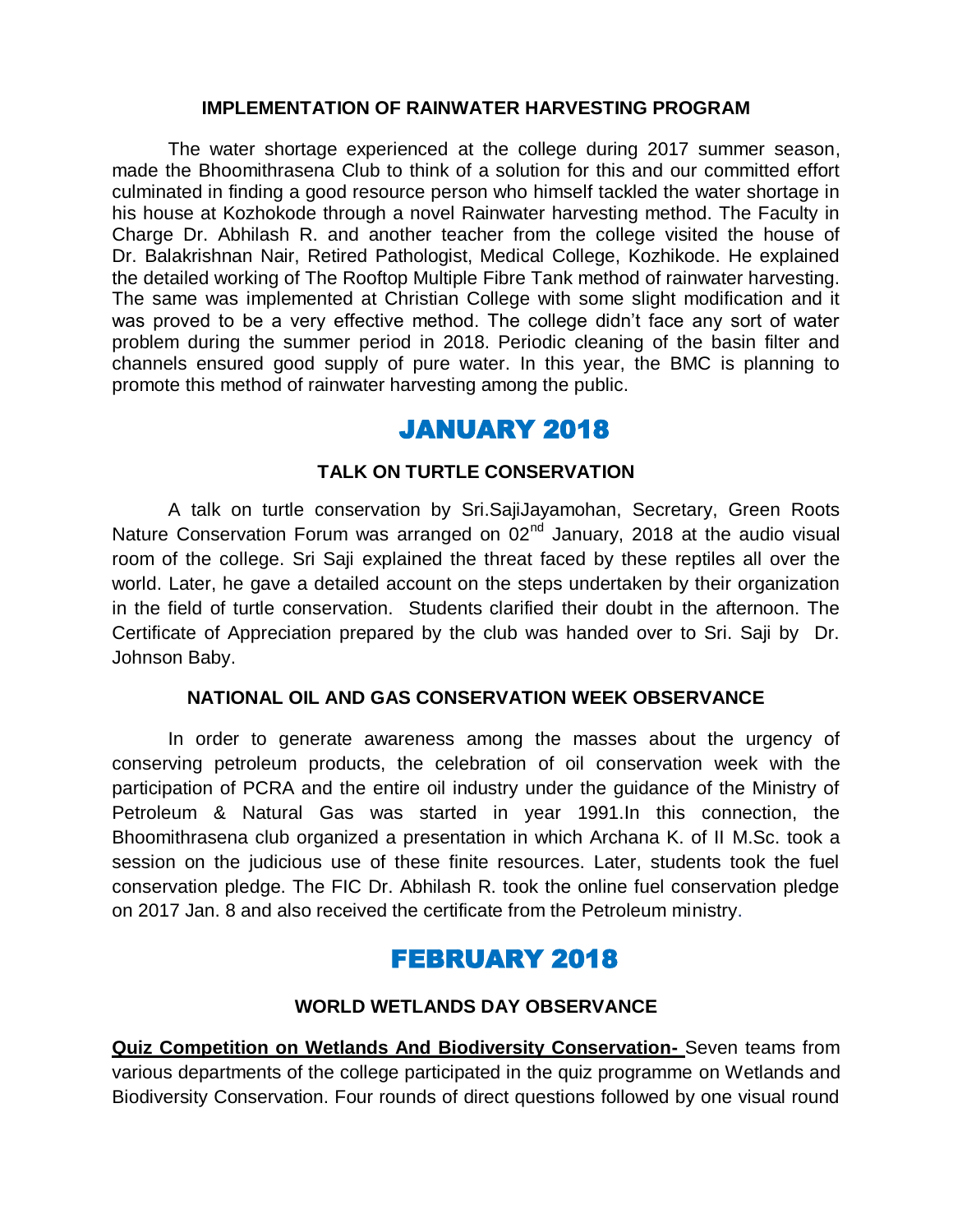were there in the quiz. Students representing Dept. of English won the first prize. Team representing Dept. of Botany got the second prize followed by team Zoology on the third position. Certificates were issued to the winners.

**Video Presentation on The Role of Wetlands for a Sustainable Urban Future -** Two Video presentations on wetlands and their role in sustaining life in urban environment were screened for the students. Urban Wetlands Make Cities Livablewas the first one to screen. Urban wetlands are essential and contribute to making cities liveable. They help with flood control, acts as a filter for domestic and industrial waste. The also contribute to improving water quality and are green spaces in cities which helps to promote human wellbeing. This was the message of the first video. Wetlands are essential for sustainable urbanization was the second video screened on the occasion. This was a Statement by Martha Rojas Urrego, Secretary General of the Ramsar Convention on Wetlands on the occasion of World Wetlands Day 2018.

**Wetland Walk –** To feel the wetness of a wetland, the BMC members were taken to RandamPuncha Wetland near Kulanada and they were allowed to walk on the entire wetland through the bunds on bare foot. It was a novel experience for most of the participants as they were walking through a wetland on barefoot for the first time.

### **PARTICIPATION IN TURTLE RELEASE PROGRAM**

The FIC and two student members got an opportunity to attend turtle hatchling release program organized by Green Roots Nature Conservation Forum at Thottappally beach on 14-02-2018. The program was jointly inaugurated by PurakkadGramaapnchayath President Smt. Rahmath Hamid and Ambalapuzha Block Panchayath Vice President Smt. Mayadevi. Mrs. Sumi Joseph, Divisional Forest Officer, Social Forestry Wing, Alappuzha was present on the occasion. On this occasion 131 Olive Ridley turtle hatchlings were released. The eggs of these hatchlings were collected by the members of Green Roots nature Conservation Forum from Pallana area on Dec. 27, 2017.

### **STUDY OF MANGROVE ECOSYSTEM**

The members of Bhoomithrasena Club participated in the field visit to study the Mangrove ecosystem maintained by Sr.Anilkumar at Puthuppally near Kayamkulam. Sri. Anil Kumar, former director of the Bamboo Cooperation has cultivated thousands of mangroves in his barren land situated at Puthuppally. He gave a detailed account on his experiment that he started ten years back. The six varieties of Mangroves present there and their specialties were explained in detail. Students got an opportunity to closely observe this unique ecosystem. Later, he explained the details of his integrated farming practice on his plot. As a token of appreciation, students gave various books on nature conservation and green living to Sri. Anilkumar.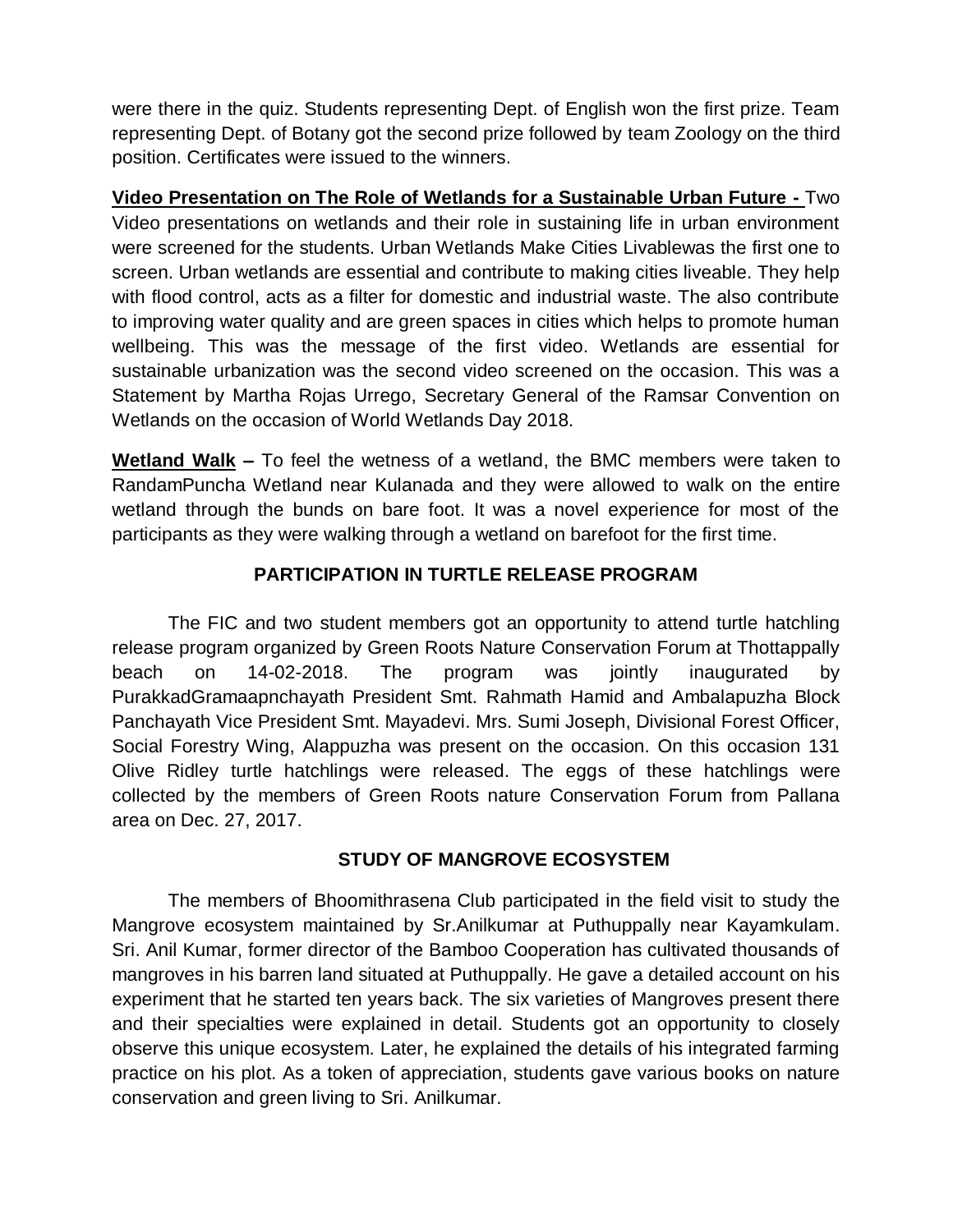#### **CAMPUS BIRD COUNT PROGRAM**

The Campus Bird Count is a sub-event of the larger [Great Backyard Bird Count.](https://birdcount.in/event/gbbc2018/) It is a coordinated effort to document the birdlife in multiple campuses across India. Outside protected areas, campuses in India often contain surprisingly large amounts of important habitat for birds and other wildlife, even in urban areas. Documenting this wildlife is therefore important and it's also fun and relatively easy. The Bhoomithrasena Club organized a bird count program on 19th February at the college campus. The team could spot 12 species of birds during the program.

### MARCH 2018

#### **HARITHA SAMVADAM -INTERACTION WITH THE CANDIDATES OF CHENGANNUR BYE- ELECTION ON GREEN PROTOCOL**

A debate on the implementation of Green Protocol in the forthcoming Chengannur Bye-Election was arranged by Bhoomithrasena Club in association with nature club and biodiversity club on 19-03-2018 forenoon. The LDF candidate Sri.SajiCheriyan, NDA candidate Sri. SreedharanPillai and UDF candidate Sri.Vijayakumar expressed their views on green protocol and the students actively participated in the debate with plenty of valid questions.

#### **INTERNATIONAL DAY OF FORESTS OBSERVANCE**

As part of the observance of International day of forests, the Bhoomithrasena club, Nature Club and Biodiversity Club, jointly organized a program in association with WWF, Kerala Chapter on 19-03-2018 afternoon. Kerala State Director of WWF India, Sri.Renjan Mathew Varghese inaugurated the program by honouring a mahagony tree at the campus. Later, the staff and students also honoured the remaining trees. A talk on the topic, "Forests: Primarily for Wildlife, then for People"by Sri. Renjan Mathew Varghese was followed. An exhibition of photographs on wildlife and messages on nature conservation arranged by WWF was also arranged on the same day.

#### **WORLD SPARROW DAY OBSERVANCE**

The World Sparrow day was observed by BMC on March 23, 2018. ArchanaSajeev, BMC Member made a presentation on sparrows of India, their status and conservation strategies. A video presentation on the importance and major initiatives of sparrow conservation in Kerala titled *OruKuruvikkuNammodenthuParayan* was screened on the occasion.